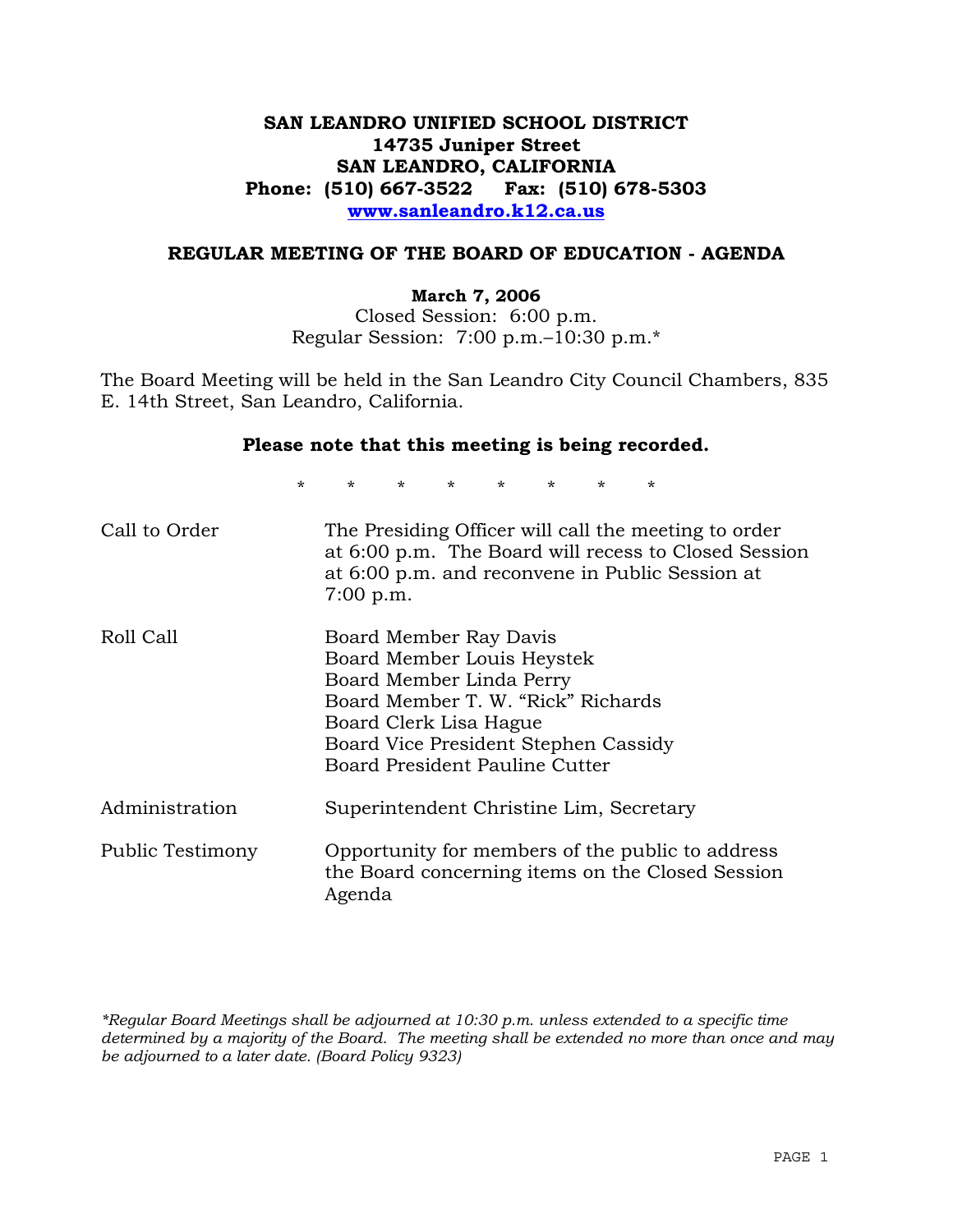Prior to the Public Session, the Board will meet in Closed Session pursuant to Education Code Sections 35146 and 48918(c), and Government Code Sections 54957, and 54957.6.

- a) Student Expulsions
- b) Public Employee Performance Evaluation, Title: Superintendent's Evaluation
- c) Public Employee Discipline/Dismissal/Release
- d) Conference with Labor Negotiator

| Report Closed<br>Session Action | Motion __________ Second __________ Vote ________                                                                                                                                                                                                                                                                                                                                                                                                                                                                                                                                                                                                                                                                                                                                                                                                                                                                                                                                                                                   |
|---------------------------------|-------------------------------------------------------------------------------------------------------------------------------------------------------------------------------------------------------------------------------------------------------------------------------------------------------------------------------------------------------------------------------------------------------------------------------------------------------------------------------------------------------------------------------------------------------------------------------------------------------------------------------------------------------------------------------------------------------------------------------------------------------------------------------------------------------------------------------------------------------------------------------------------------------------------------------------------------------------------------------------------------------------------------------------|
| Pledge of Allegiance            |                                                                                                                                                                                                                                                                                                                                                                                                                                                                                                                                                                                                                                                                                                                                                                                                                                                                                                                                                                                                                                     |
| Approve Agenda                  | Approve the Regular Meeting Agenda of March 7, 2006<br>Motion __________ Second __________ Vote ________                                                                                                                                                                                                                                                                                                                                                                                                                                                                                                                                                                                                                                                                                                                                                                                                                                                                                                                            |
| Legal Statement                 | Members of the audience who wish to address the<br>Board are asked to complete the yellow card available at<br>the entrance and submit it to the Board's Administrative<br>Assistant. Speakers who have completed the card will be<br>called when the item is reached on the agenda or, for<br>non-agenda items, during the Public Testimony. Cards<br>are to be turned in before the item is reached on the<br>agenda. Please note that this meeting is being recorded.<br>State law prohibits the Board of Education from taking<br>any action on or discussing items that are not on the<br>posted agenda except to A) briefly respond to statements<br>made or questions posed by the public in attendance; B)<br>ask questions for clarification; C provide a reference to a<br>staff member or other resource for factual information in<br>response to the inquiry; or D) ask a staff member to<br>report back on the matter at the next meeting and/or put<br>it on a future agenda. (Government Code Section<br>54954.2(a) |
| <b>REPORTS</b>                  | <b>Student Representatives' Reports</b>                                                                                                                                                                                                                                                                                                                                                                                                                                                                                                                                                                                                                                                                                                                                                                                                                                                                                                                                                                                             |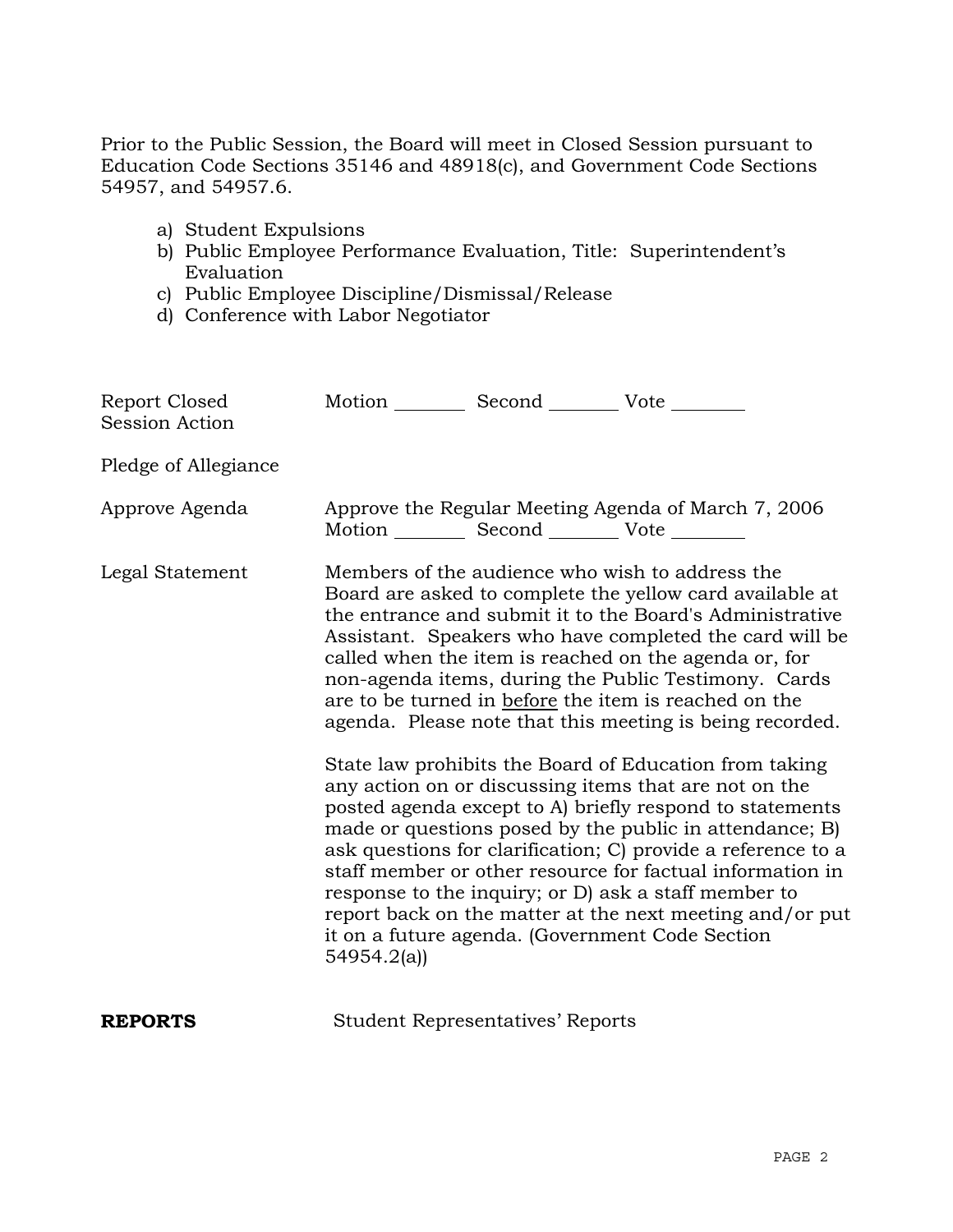### **PRESENTATIONS**

- A representative from Perry-Smith, LLP, will present the Audit Report for 2004/2005.
- \* Kit Oase, Principal of Lincoln High School, will present highlights of the school's WASC self-study and action plan. The action plan will serve as the school's Single School Plan for the 2005-2008 school years. Review and modifications to the action plan will be made on an annual basis as needed. The WASC team will be visiting Lincoln High School the week of March 13 to conduct the WASC review, validate the schools' selfreview, and add their perspective regarding next steps for the school.

#### **PUBLIC TESTIMONY ON NON-AGENDA ITEMS**

**REPORTS** Correspondence Superintendent's Report Board Committee Reports

- Communication
- Facilities/Technology

Board Representatives' Reports

• Eden Area Regional Occupational Program

#### **CONSENT ITEMS**

These items are considered routine and may be enacted by a single motion. At the request of any member of the Board, any item on the consent agenda shall be removed and given individual consideration for action as a regular agenda item.

#### General Services

| $1.1-C$<br>Approval of Board<br>Minutes $-$<br>February 7, 2006 | <b>Staff Recommendation:</b><br>Approve the minutes of the regular board meeting<br>held on February 7, 2006.<br>Motion Second<br>Vote |
|-----------------------------------------------------------------|----------------------------------------------------------------------------------------------------------------------------------------|
| Human Resources                                                 |                                                                                                                                        |
| $2.1-C$<br>Acceptance of<br>Personnel Report                    | <b>Staff Recommendation:</b><br>Accept Personnel Report as submitted.<br>Motion Second Vote                                            |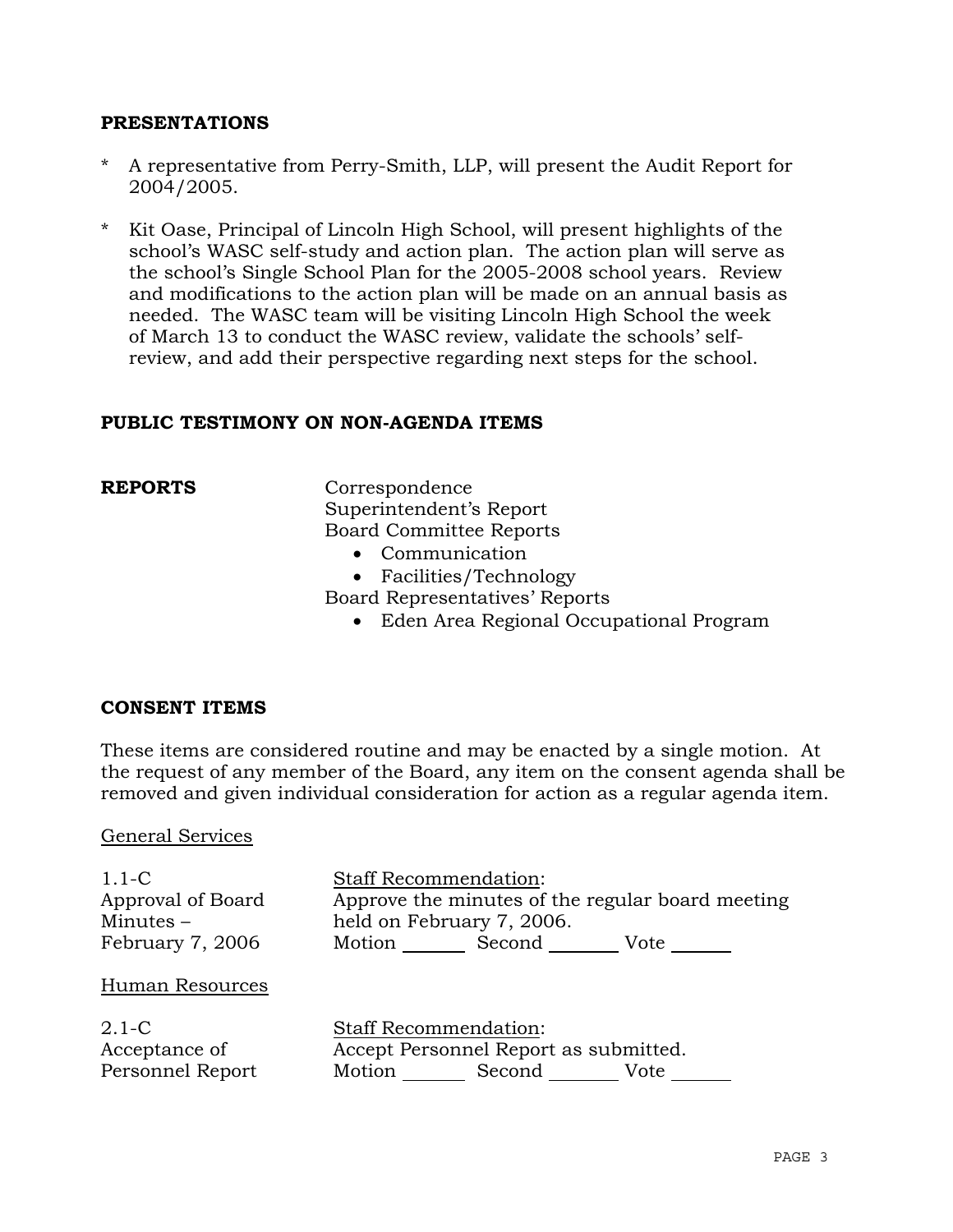| $2.2 - C$<br>Resolution #06-11<br>Week of the School<br>Administrator                                            | <b>Staff Recommendation:</b><br>Adopt Resolution #06-11 designating March 6-10,<br>2006, as Management Employees' Week.<br>Motion Second Vote         |
|------------------------------------------------------------------------------------------------------------------|-------------------------------------------------------------------------------------------------------------------------------------------------------|
| $2.3 - C$<br>Resolution $#06-12$ to<br>Authorize Certificated<br>Staff to Teacher with a<br>Variable Term Waiver | <b>Staff Recommendation:</b><br>Adopt Resolution #06-12 authorizing certificated<br>staff to teach with a variable term waiver.<br>Motion Second Vote |
| <b>Educational Services</b>                                                                                      |                                                                                                                                                       |
| $3.1-C$<br>Acceptance of<br>Donations                                                                            | <b>Staff Recommendation:</b><br>Approve the acceptance of gifts to the District as<br>follows:                                                        |
|                                                                                                                  | <b>Madison Elementary School</b><br>• $$100$ to 5 <sup>th</sup> grade Outdoor Education program<br>and a \$25 Safeway gift card from Laura Baker      |

## McKinley Elementary School

• Complete set of Colliers Encyclopedias for school library from Jody Curley

#### Roosevelt Elementary School

- \$110 from Wells Fargo Community Support Campaign (fundraiser)
- \$565.02 from Washington Mutual Bank (fundraiser)
- \$19 through Sally Foster Company fundraiser from Entertainment Publications

### San Leandro High School

- Three cases of paper from A.N.J. Printer Co.
- 1 VHS tape to the social science class and \$250 to the College Bound program from Kathryn Natzke
- Several JanSport backpacks for students from JanSport, Inc.
- 11 chairs from Gilberto Rodriquez

Motion Second Vote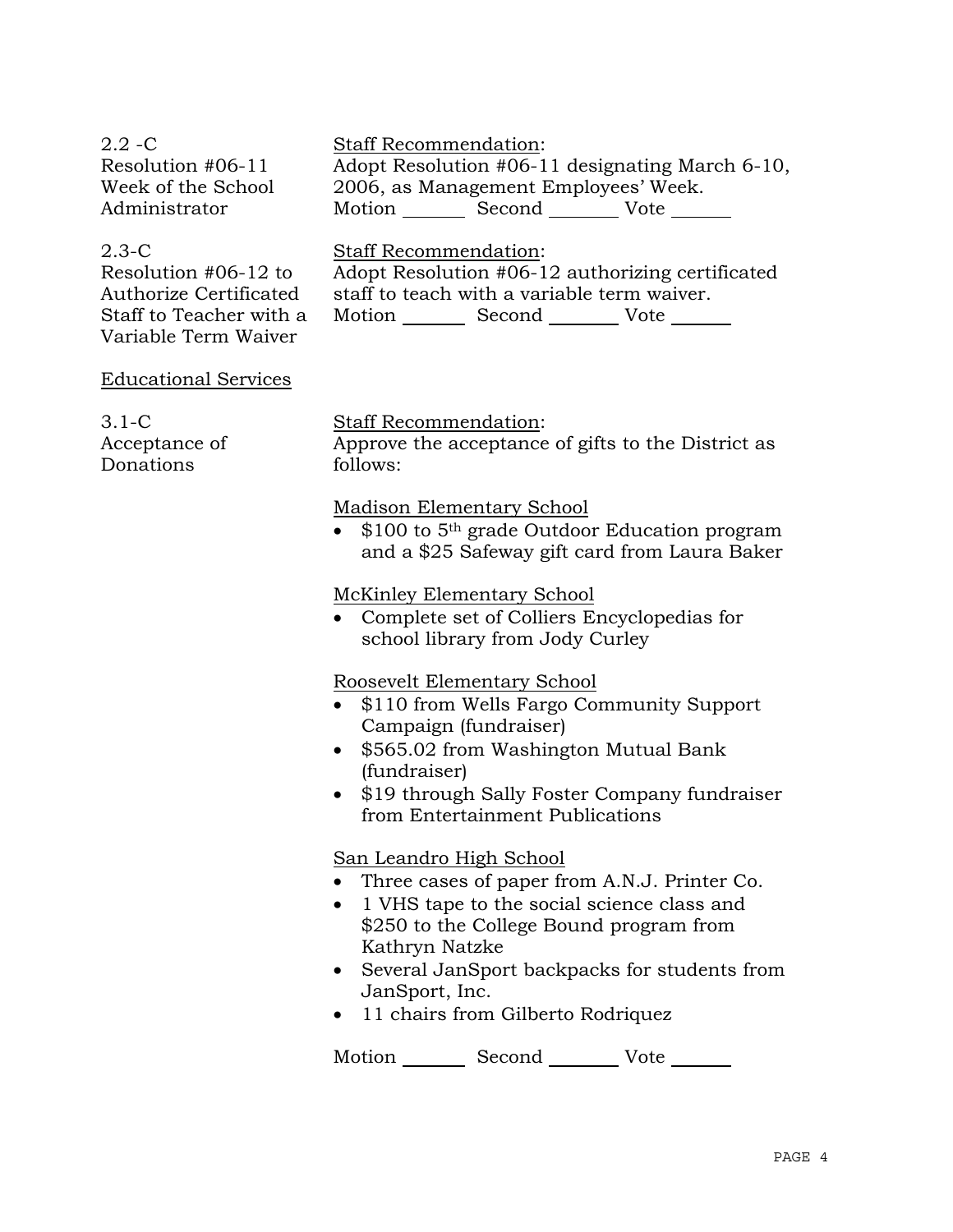| $3.2-C$<br>Recommendation from<br>Administrative Panel<br>for Expulsion                                                                        | <b>Staff Recommendation:</b><br>Approve the Administrative Panel's<br>recommendation for expulsion for student<br>$E26-05/06$ .                                                               |                                                            |
|------------------------------------------------------------------------------------------------------------------------------------------------|-----------------------------------------------------------------------------------------------------------------------------------------------------------------------------------------------|------------------------------------------------------------|
|                                                                                                                                                | Motion _________ Second __________ Vote _______                                                                                                                                               |                                                            |
| $3.3 - C$<br>Recommendation from<br>Administrative Panel<br>for Expulsion                                                                      | Staff Recommendation:<br>Approve the Administrative Panel's<br>recommendation for expulsion for student<br>$E27-05/06$ .<br>Motion Second Vote                                                |                                                            |
| $3.4-C$<br>Recommendation from<br>Administrative Panel<br>for Expulsion                                                                        | Staff Recommendation:<br>Approve the Administrative Panel's<br>recommendation for expulsion for student<br>$E28-05/06$ .                                                                      |                                                            |
|                                                                                                                                                | Motion _________ Second __________ Vote _______                                                                                                                                               |                                                            |
| $3.5 - C$<br><b>Modified Procedures</b><br>Regarding Distribution<br>of the Proceeds from<br>the Lenny Williams<br>Concert                     | <b>Staff Recommendation:</b><br>Approve the modified process regarding<br>distribution of the proceeds from the Lenny<br>Williams Concert.<br>Motion _________ Second __________ Vote _______ |                                                            |
| $3.6-C$<br>Lincoln Western<br>Association of School<br>and Colleges (WASC)<br>Self Review Report and<br>Action Plan as a Single<br>School Plan | Staff Recommendation:<br>Approve Lincoln's Western Association of School<br>and Colleges (WASC) Self Review Report and<br>Action Plan as a Single School Plan.<br>Motion Second Vote          |                                                            |
| $3.7-C$<br>Teacher Recruitment<br>and Student Support<br>Program (TRSSP)<br><b>Grant Application</b>                                           | Staff Recommendation:<br>Approve the Teacher Recruitment and Student<br>Support Program (TRSSP) Grant application.<br>Motion _________ Second __________ Vote _______                         | Grant<br>will be<br>provided<br>at the<br>Board<br>meeting |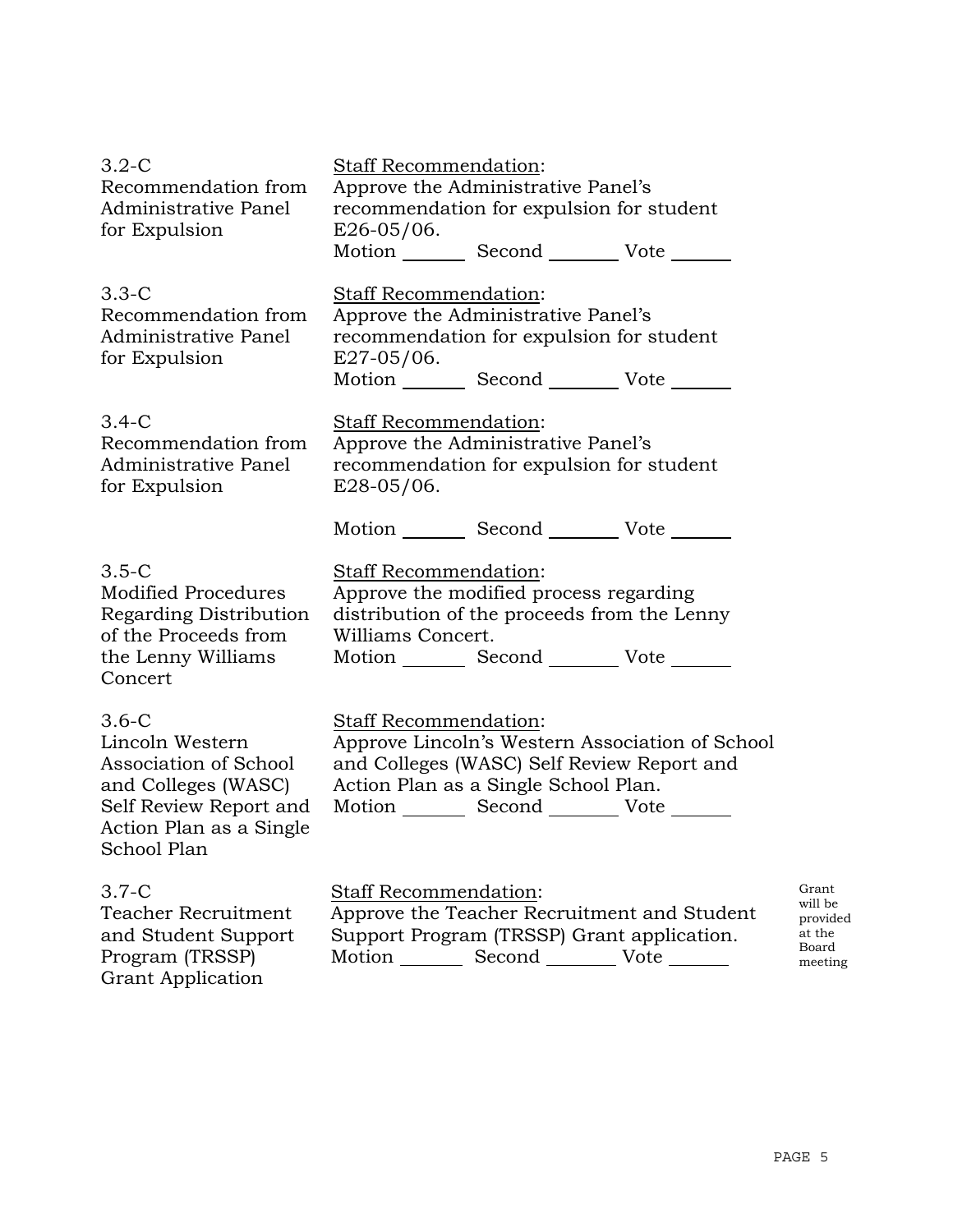# Business, Operations and Facilities

| $4.1 - C$<br>Resolution #06-13 to<br>Declare Certain<br>Equipment Surplus<br>and/or Obsolete.                                                               | <b>Staff Recommendation:</b><br>Adopt Resolution #06-13 to declare certain<br>equipment surplus and/or obsolete due to the age<br>and condition of the designated equipment.<br>Motion Second Vote ______                                                                        |
|-------------------------------------------------------------------------------------------------------------------------------------------------------------|----------------------------------------------------------------------------------------------------------------------------------------------------------------------------------------------------------------------------------------------------------------------------------|
| $4.2-C$<br><b>Mandated Cost</b><br>Contract 2006/07                                                                                                         | Staff Recommendation:<br>Approve the mandated cost contract with School<br>Innovations and Advocacy.<br>Motion _________ Second __________ Vote _______                                                                                                                          |
| $4.3-C$<br>Award of Construction<br>Contract for Window<br>Replacements at John<br>Muir Middle and<br>Wilson, Monroe, and<br>Garfield Elementary<br>Schools | Staff Recommendation:<br>Approve the award of construction contract to<br>Zolman Construction for Window Replacements at<br>John Muir Middle and Wilson, Monroe, and<br>Garfield Elementary Schools - Bid Package #06-<br>04.<br>Motion _________ Second __________ Vote _______ |
| $4.4-C$<br>Award of Construction<br>Contract for McKinley<br>Elementary School<br>Energy Efficiency<br>Program                                              | Staff Recommendation:<br>Approve the award of construction to Color Chart,<br>Inc. for McKinley Elementary School Energy<br>Efficiency Program - Bid Package #06-03.<br>Motion Second Vote                                                                                       |

# **ACTION ITEMS**

These items are presented for action at this time. Some may have been reviewed at a previous meeting.

### Human Resources

2.1-A 2006-07 Traditional and Year Round Student Calendar Staff Recommendation: Approve the proposed traditional year and year round education student calendar for 2006-07 school year. Motion Second Vote \_\_\_\_\_\_